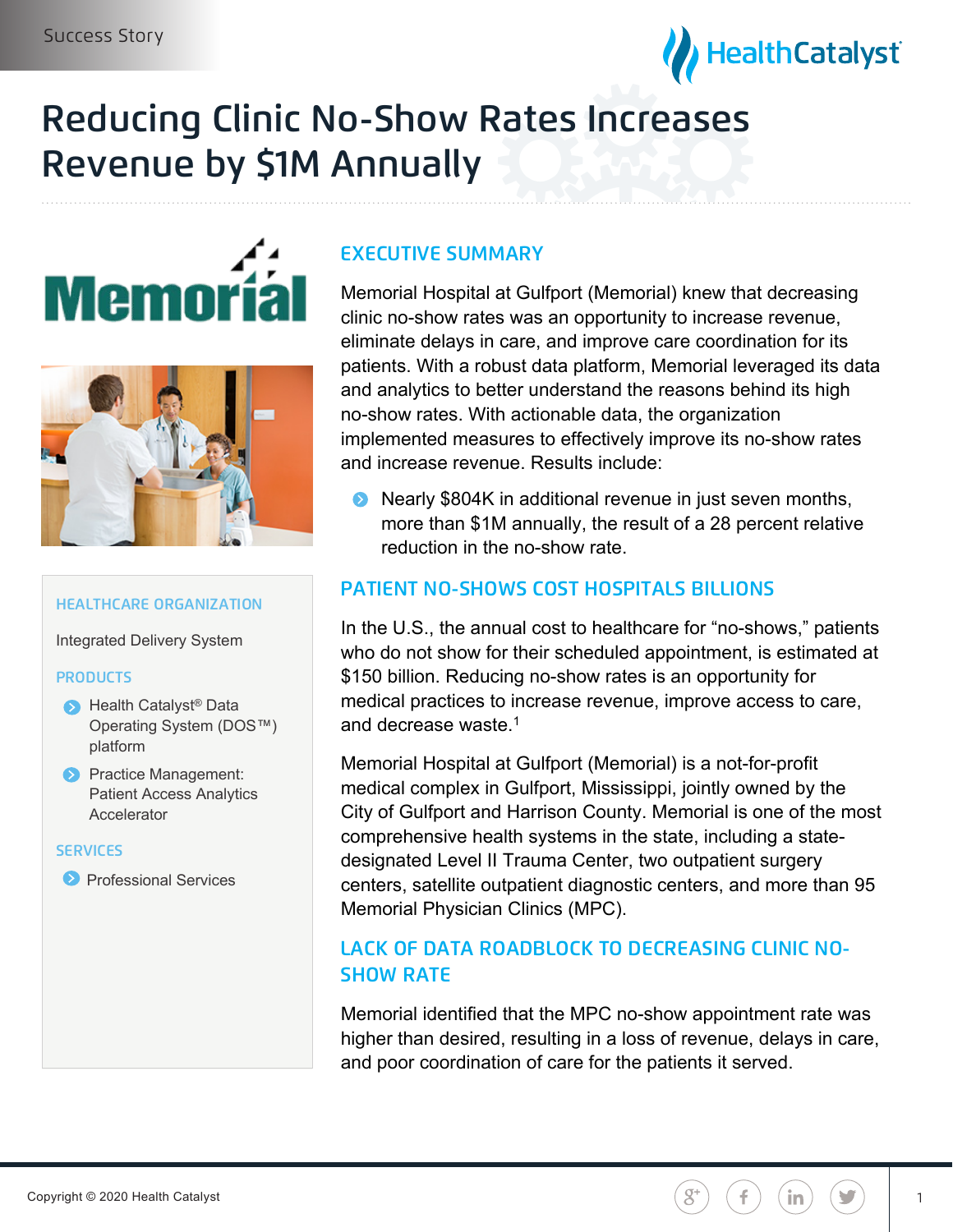We now have the data<br>we need to effectively<br>manage our practice<br>management operations<br>with The Practice<br>Management: Patient<br>Access Analytics<br>Accelerator. With the<br>touch of a few buttons,<br>we can get the<br>performance data we<br>

Dean Pearson, RN, MSN,<br>CPHQ, LSSBB<br>Director of Quality/ Patient Safety

Several factors contributed to the increased no-show rate, including non-standard work, fragmented communication between the inpatient areas and the outpatient clinics, and a lack of standard practices for managing patient preferences for reminders. Lacking data made it challenging to monitor no-show rates across the organization, limiting the ability to understand the scope of the problem and effectively improve.

Memorial needed a data-driven improvement plan to increase the number of patients who successfully arrived at their scheduled appointment.

# ACCURATE DATA REVEALS ROOT CAUSE OF CLINIC NO- SHOW RATE

Memorial convened an improvement team, charging the team with decreasing the clinic no-show rate and improving the number of patients who successfully arrived at their scheduled appointment. The improvement team reviewed the literature to better understand the factors contributing to increased clinic noshow rates but realized before the organization could improve, it needed access to meaningful data that would allow it to understand the root causes of no-shows.

Memorial leveraged the Health Catalyst® Data Operating System (DOS™) platform and a robust suite of analytics applications to more easily access data and analytics. Using the Practice Management: Patient Access Analytics Accelerator, Memorial was able to quickly and easily visualize no-show rates and explore different hypotheses regarding why patients sometimes fail to arrive at their scheduled appointment.

The organization visualized comparisons of its no-show data, including a comparison of no-show rates Monday through Friday and no-show rates stratified by age, payer type, and clinic location (see Figure 1). Memorial was able to compare no-show rates for appointment times before and after 12 p.m. and noshow rates for new patients to the rate for established patients.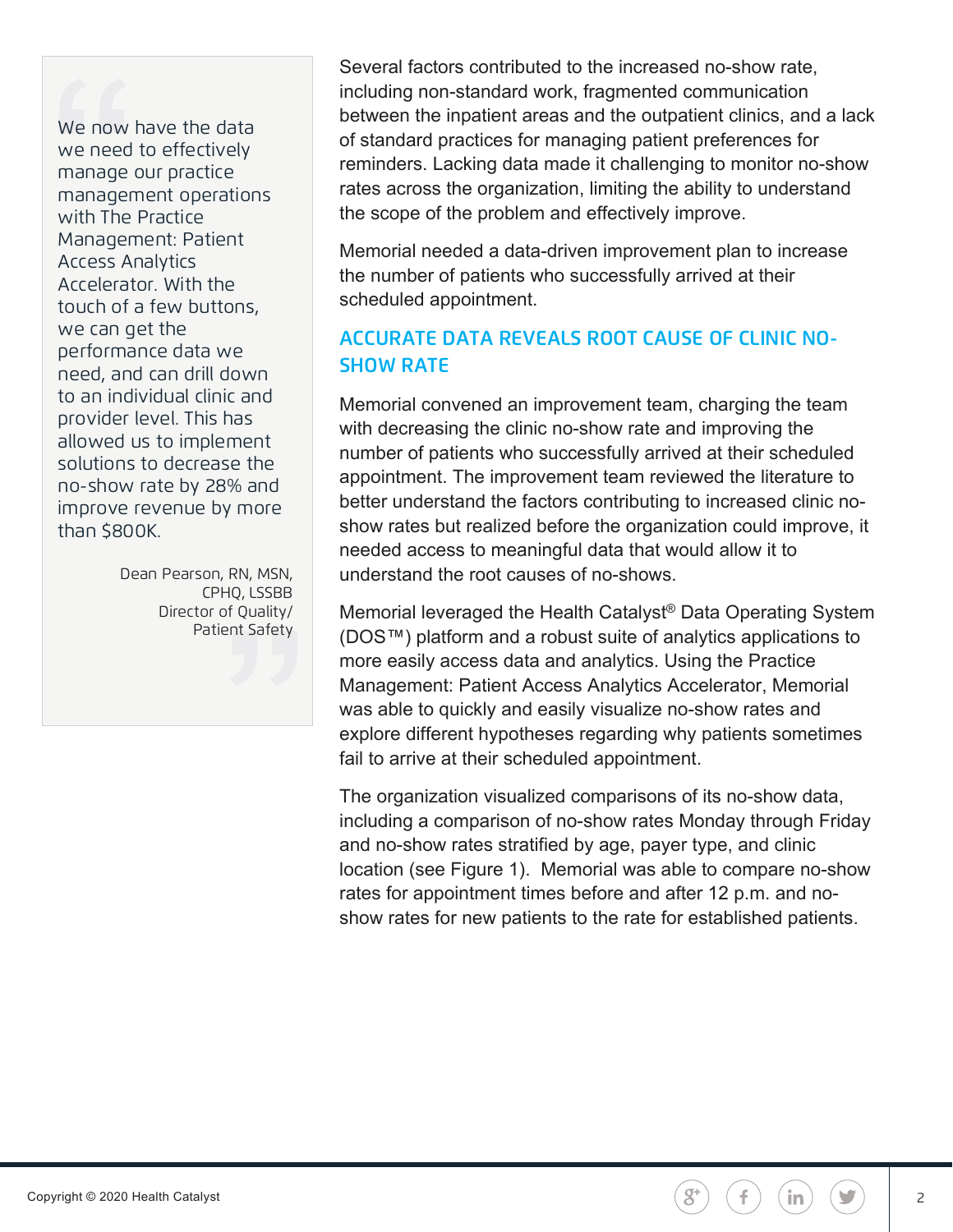# FIGURE 1. PRACTICE<br>MANAGEMENT: PATIENT<br>ACCESS ANALYTICS<br>ACCELERATOR SAMPLE<br>VISUALIZATION

- **1** Tabs for selecting area of focus.
- Filters for selecting data of interest.  $\bullet$
- **B** Volume analysis.
- 4 Volume by location, including canceled appointments, kept appointments, no-show rates, scheduled appointments.



*Figure 1: Practice Management: Patient Access Analytics Accelerator sample visualization*

The root cause analysis identified four areas of opportunity, and Memorial implemented standard solutions at each of its clinics to address the root causes, including:

- **Accurate capture of patient demographics and reminder preferences to ensure patients receive a reminder of their upcoming appointment.** Using a script, clinic staff validate the patient's demographic data at every encounter.
- **The completion of standard daily work using an automated daily report.** Memorial uses an automated calling system to contact patients scheduled for an appointment a few days prior to their appointment. At the completion of the call, patients have the option to cancel their appointment if they are no longer able to arrive at the scheduled time. Clinic staff receive a cancellation report from the automated calling system, cancel the patient's appointment so the open slot is available for other patients, and then contact the patient to reschedule, as appropriate.

**• Person-to-patient appointment reminders the day prior to the scheduled appointment.** Using a standard script, clinic staff contact patients personally, reaching out to them the day prior to their appointment to ensure they are able to arrive as scheduled, offering to reschedule appointments as needed.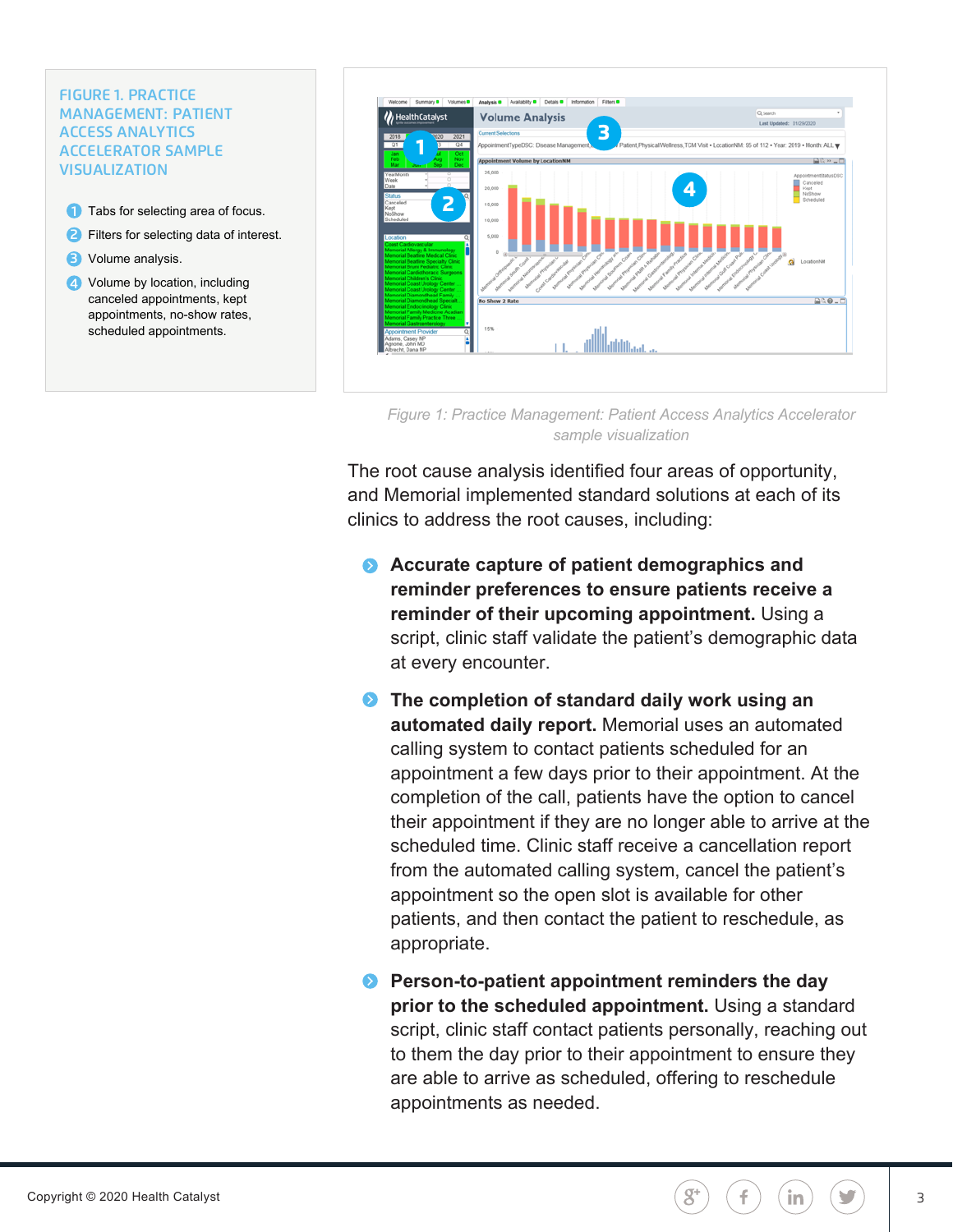Using the Practice<br>Management: Patient<br>Accelerator, we were<br>able to drill into the data<br>and identify the root<br>causes which were<br>different than what<br>people initially believed.

Todd Mullins Data Scientist, Information Systems, LSSGB **• Identification of patients who have been hospitalized and are unable to arrive at their scheduled appointment.** Designated clinic staff receive a report of patients who are scheduled to be seen but are currently in the hospital and unable to arrive at their appointment. Clinic staff review the hospitalized patient report at the start of each day and reschedule any hospitalized patients.

Memorial leverages the analytics accelerator to monitor performance and measure the success of the new processes. With the data, Memorial can quickly identify changes/trends that necessitate a change or an intervention.

# **RESULTS**

Memorial's data-driven improvement efforts have successfully reduced its no-show rate, improving access to care and increasing revenue. Results include:

**•** Nearly \$804K in additional revenue in just seven months, more than \$1M annually, the result of a 28 percent relative reduction in the no-show rate.

# WHAT'S NEXT

Memorial will continue to use data and analytics to ensure it sustains its incredibly low no-show rate and plans to take a data-driven approach to improve other aspects of clinic operations.

# **REFERENCES**

1. Stewart. A. (2019). The \$150B repercussions of patient no-shows— 5 statistics. *Becker's ASC Review.* Retrieved from https://www.beckersasc.com/asc-turnarounds-ideas-to-improveperformance/the-150b-repercussions-of-patient-no-shows-5 statistics.html